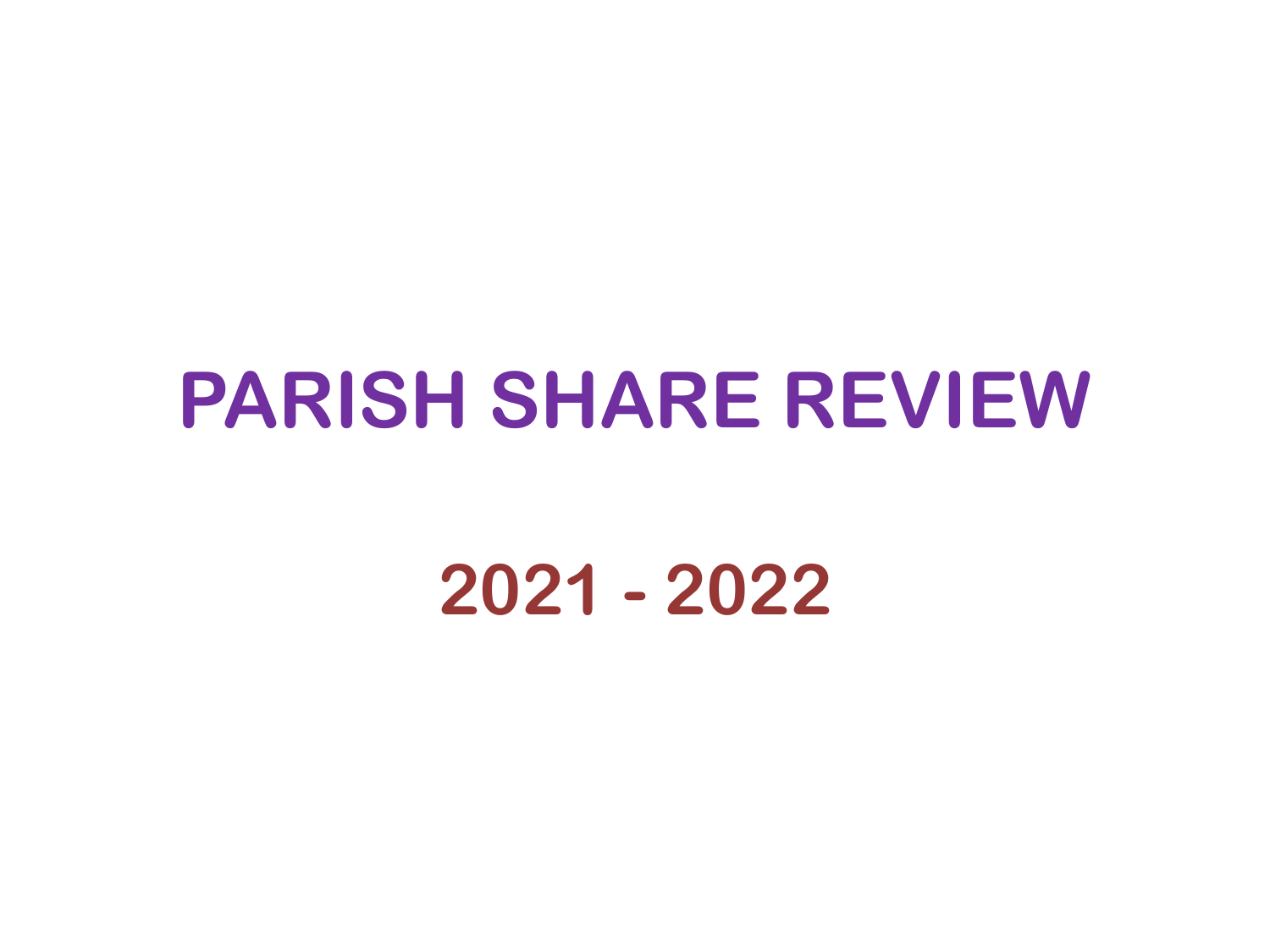## **CORE PRINCIPLES**

**Must be fair and seen to be fair.**

**Should reflect the ability to pay.**

**Should not immediately penalise growth.**

**Should be administered as a partnership between diocese and deanery.**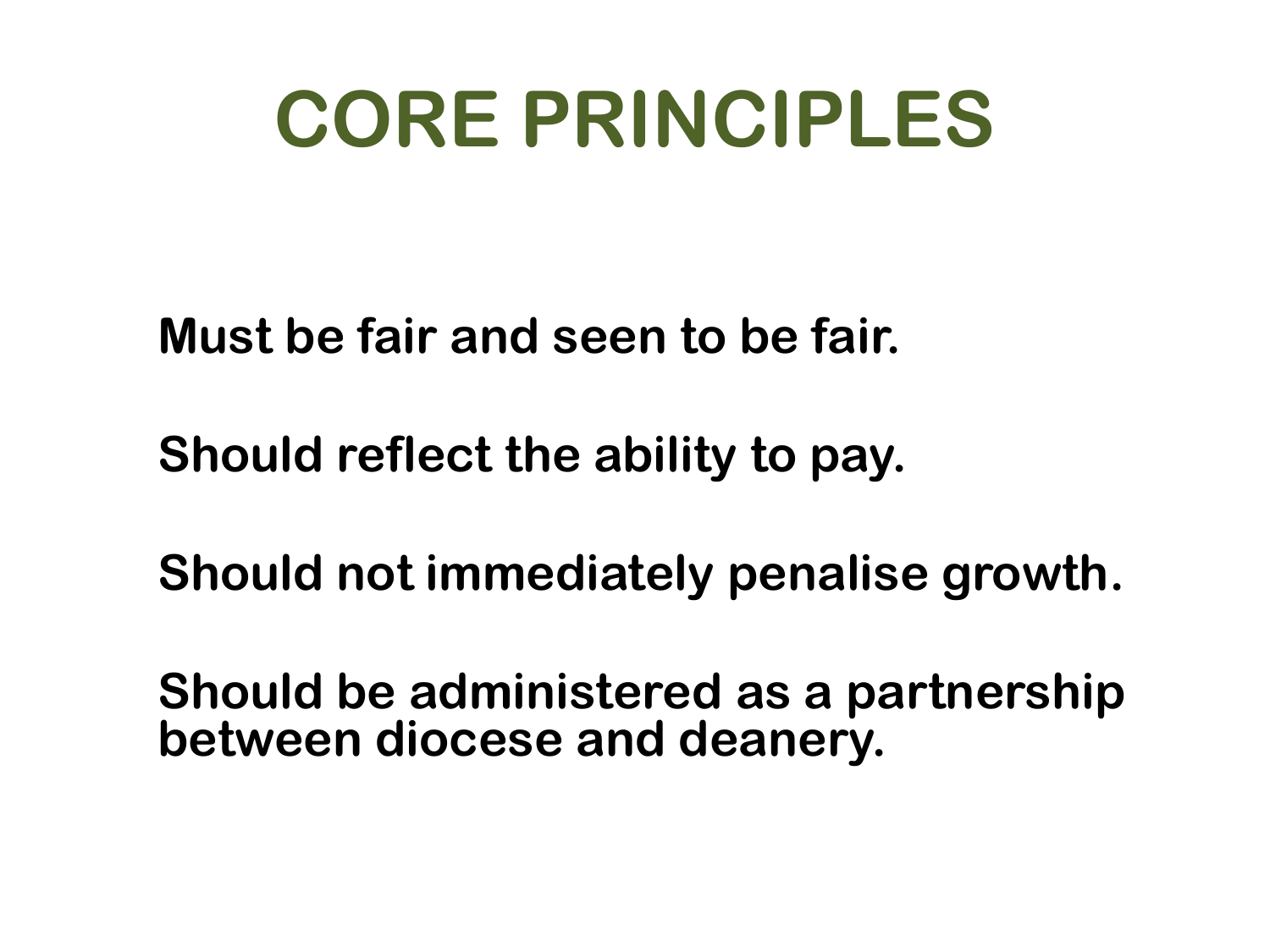## **CORE PRINCIPLES cont.**

**Should be based on generous and gracious giving plus mutual support.**

**Should be easily communicated.**

**Should be a formula-based system.**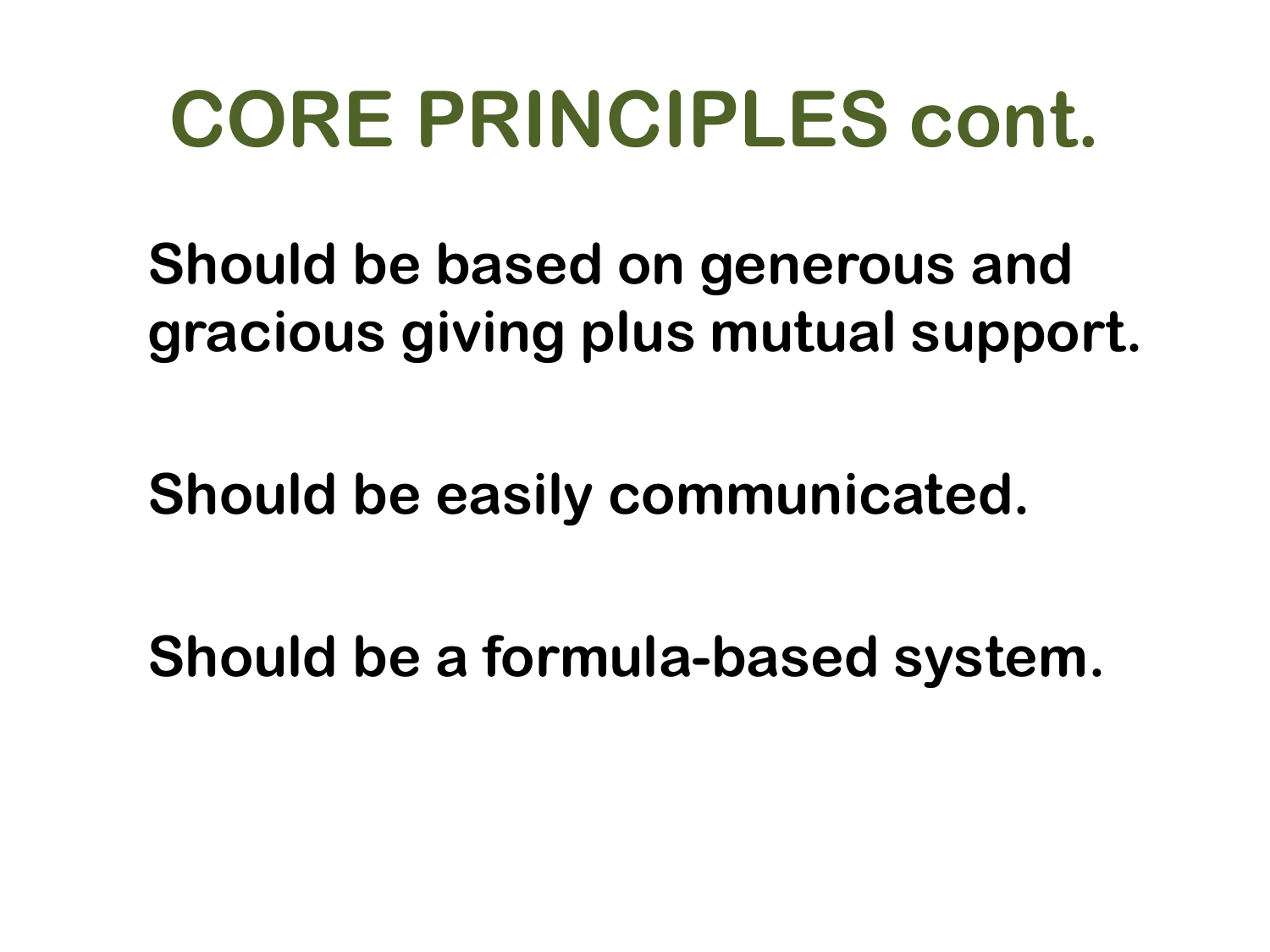## **OPERATING PRINCIPLES**

- **The diocese will allocate parish share to deaneries. Allocation of parish share within a deanery shall be the responsibility of the Deanery Synod, but if any deanery is unable to agree an alternative allocation methodology, the diocesan formula will be applied to allocate the parish share to the parishes/benefices within that deanery.**
- **The diocese will allocate to deaneries full costs within the Parish Share. The cost categories within the Parish Share allocations will be the same as those used in the Diocesan Budget, to ensure clarity about the use of the funds requested in the Parish Share allocations.**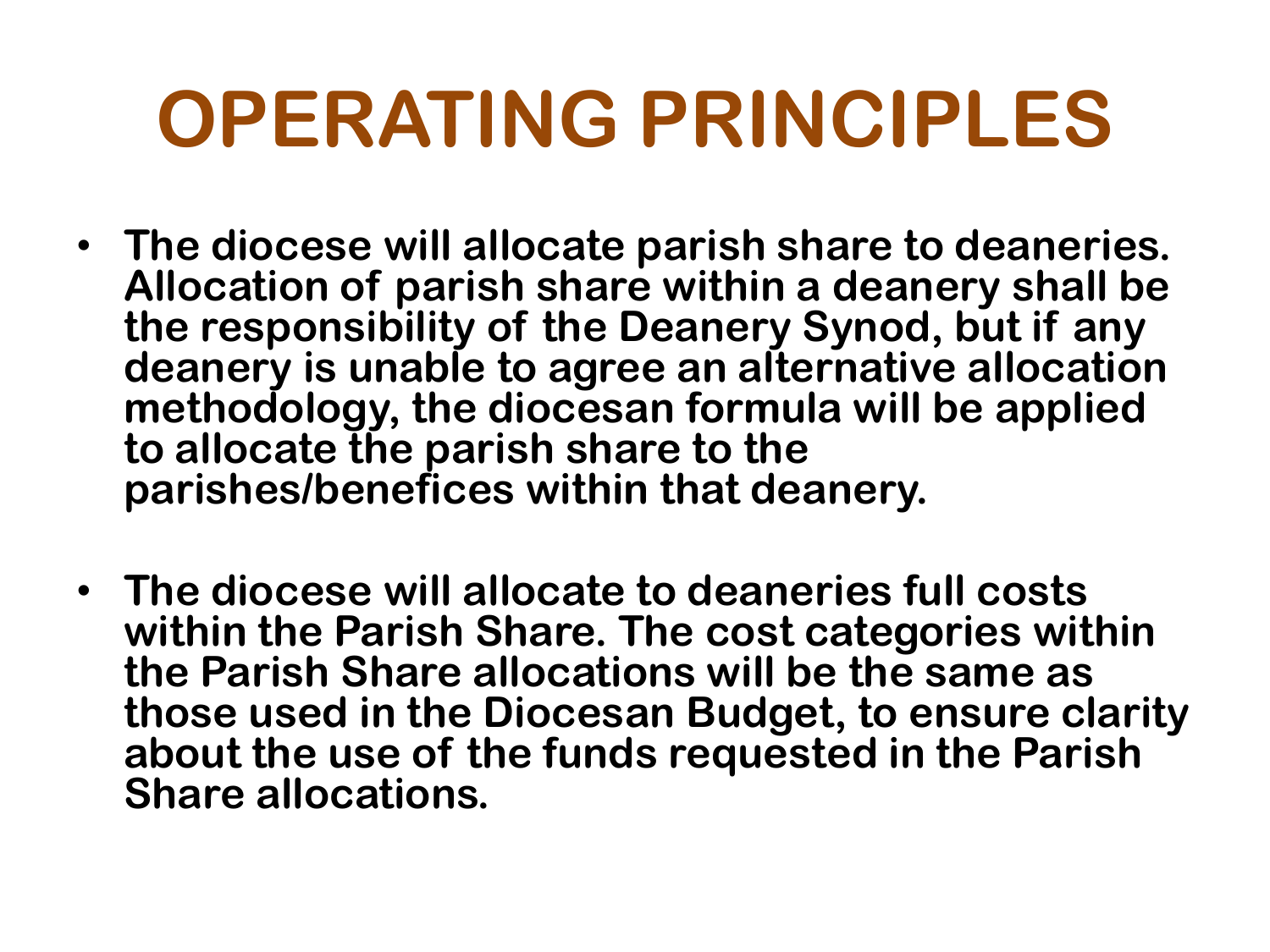- **The allocations from diocese to deaneries shall include the cost of ministry in each deanery, and also take account of the ability of each deanery to pay and to offer mutual support.**
- **In addition, the allocation shall take account of previous years' allocations to moderate significant movement in allocation year on year (apart from agreed alterations to ministry posts).**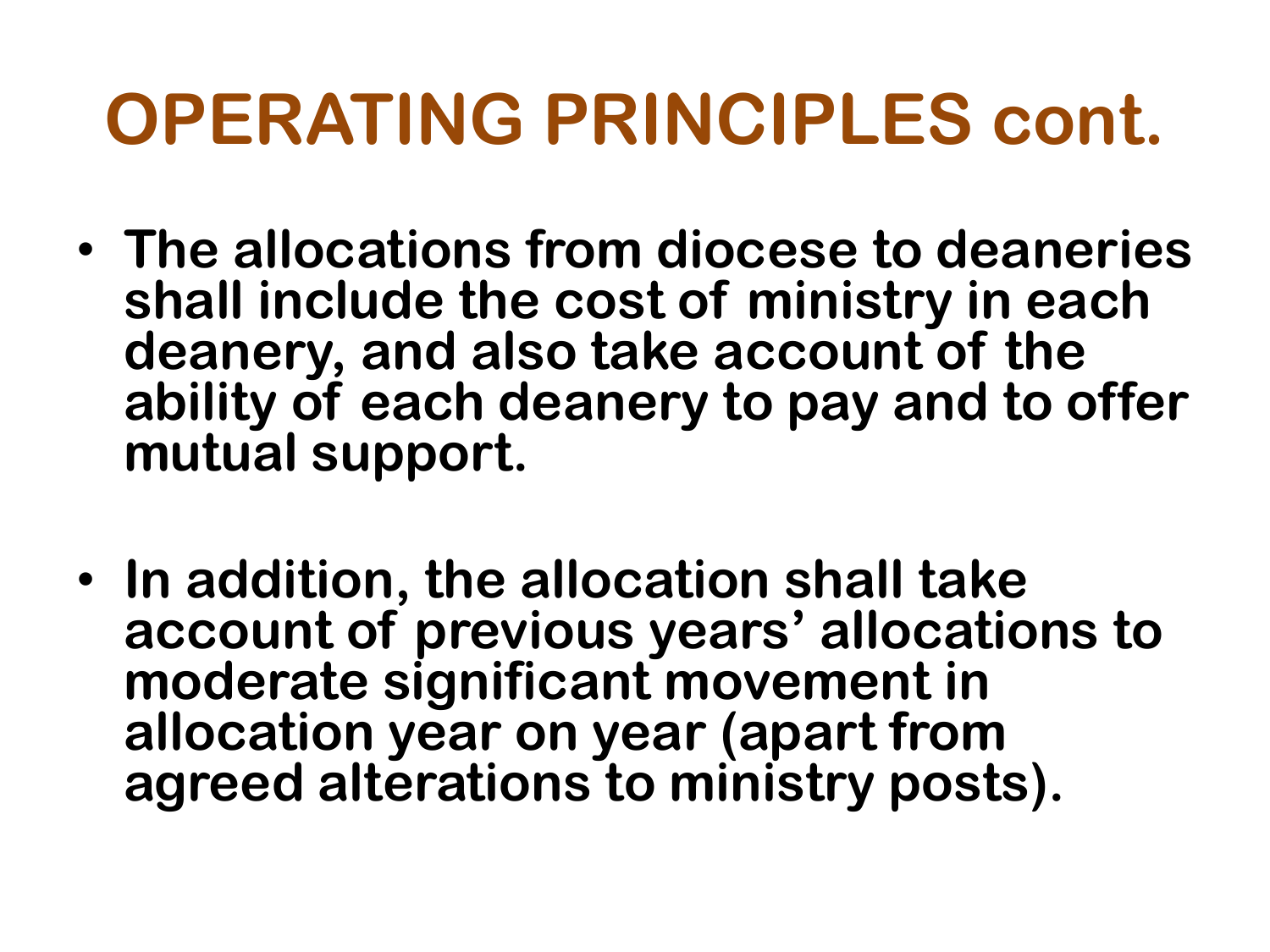• **Deaneries shall fully allocate their allocation of share to identifiable revenue sources, including the parishes/benefices within the deanery and the deanery itself, if the deanery has sufficient of its own funds to pay a proportion of the Parish Share.**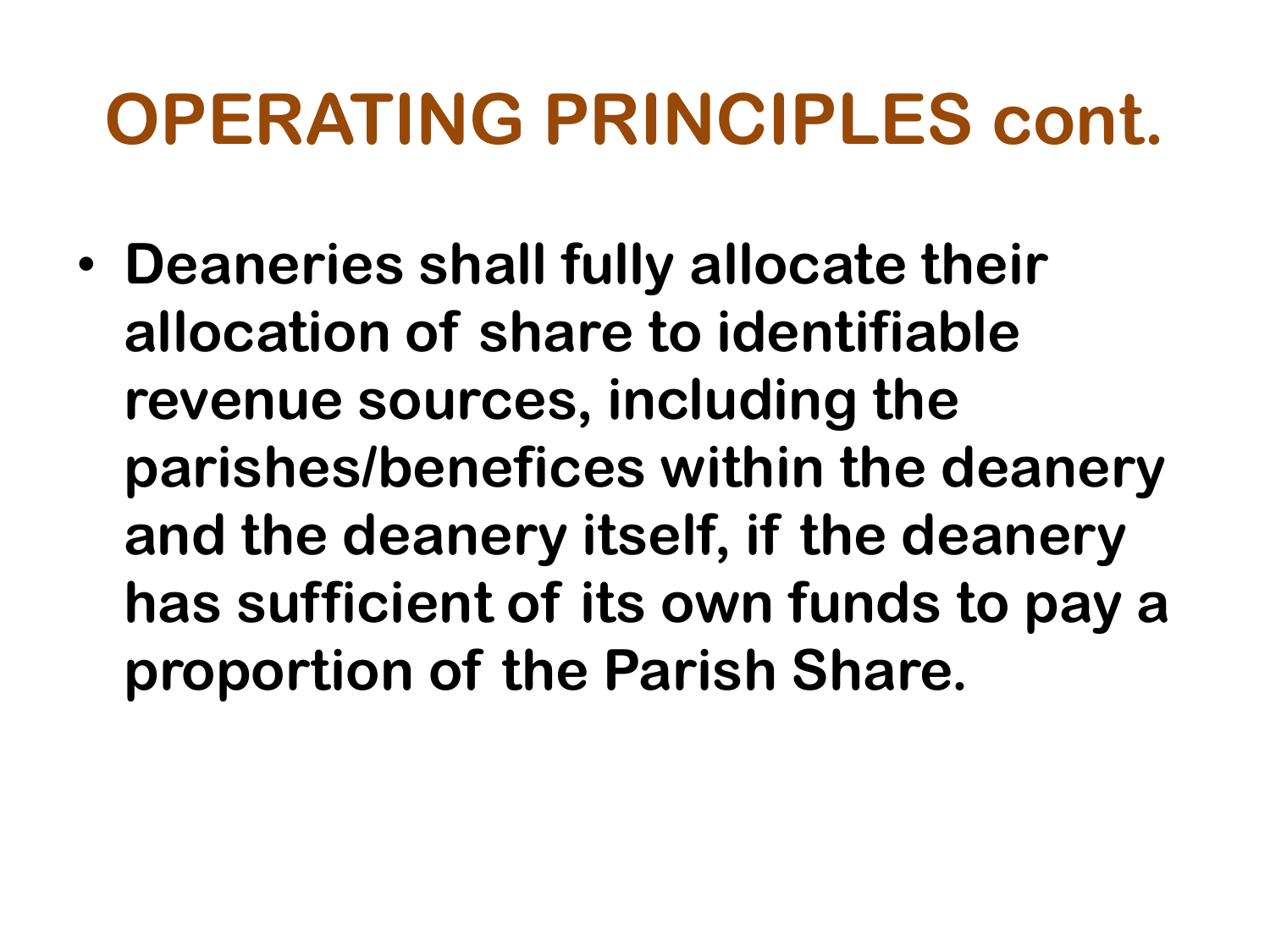- **The default minimum position shall be that the parish share allocation to any parish/benefice should cover the costs of ministry provided. A deanery may also choose to adopt an allocation methodology to recognise the necessity of mutual support between parishes/benefices, where one or more parish/benefice is significantly less able to cover the cost of ministry.**
- **The Parish Share allocation from diocese to deaneries, together with an explanation on the method of diocesan allocation, to be published annually on the Diocese of Oxford website.**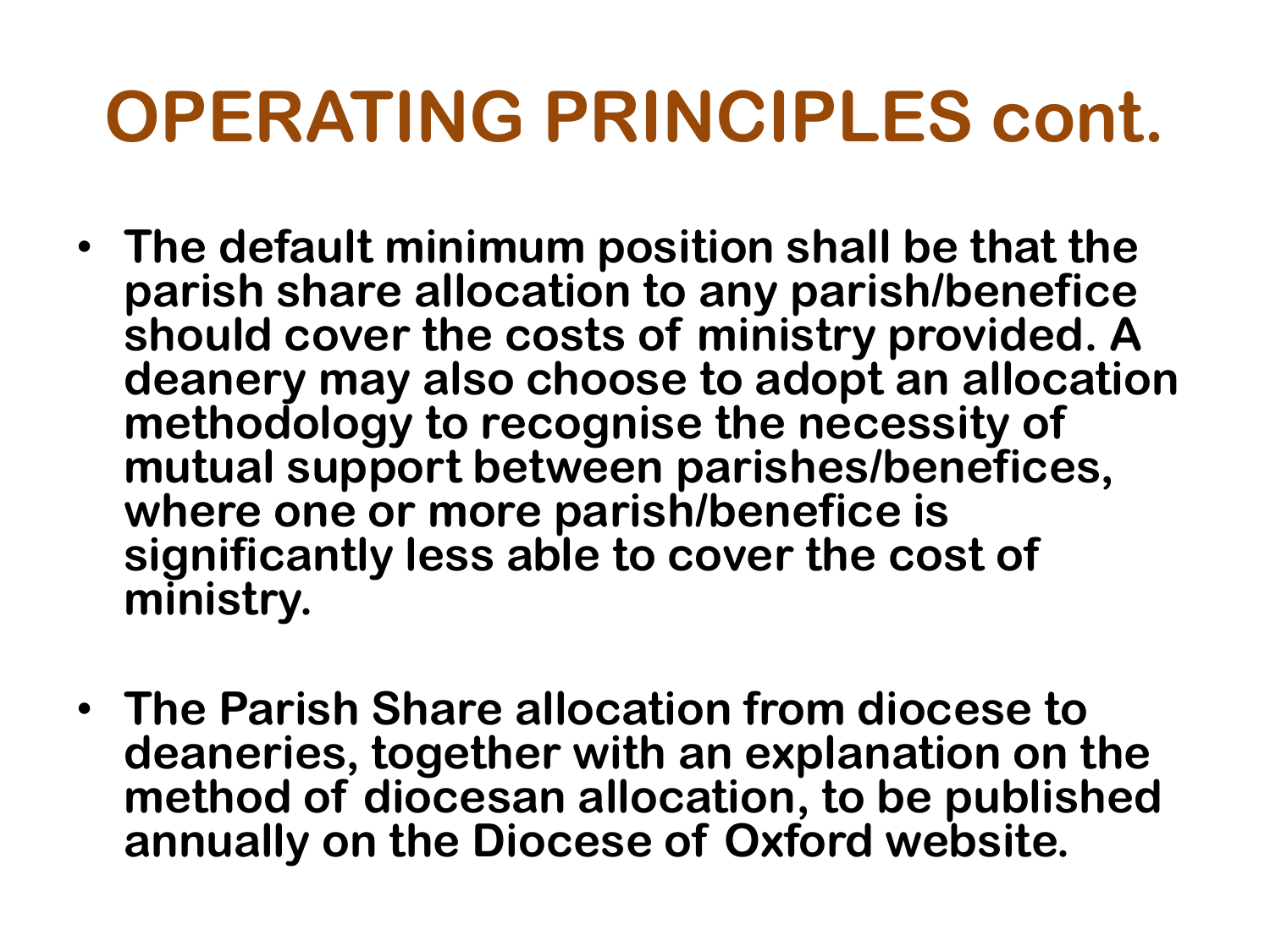- **The Diocese will publish monthly statements of parish share allocation and contributions received, by parish/benefice, on the Diocese of Oxford website.**
- **Shortfalls in contributions shall be initially addressed by the deanery and, if necessary, resolved in a joint process between diocese and deanery.**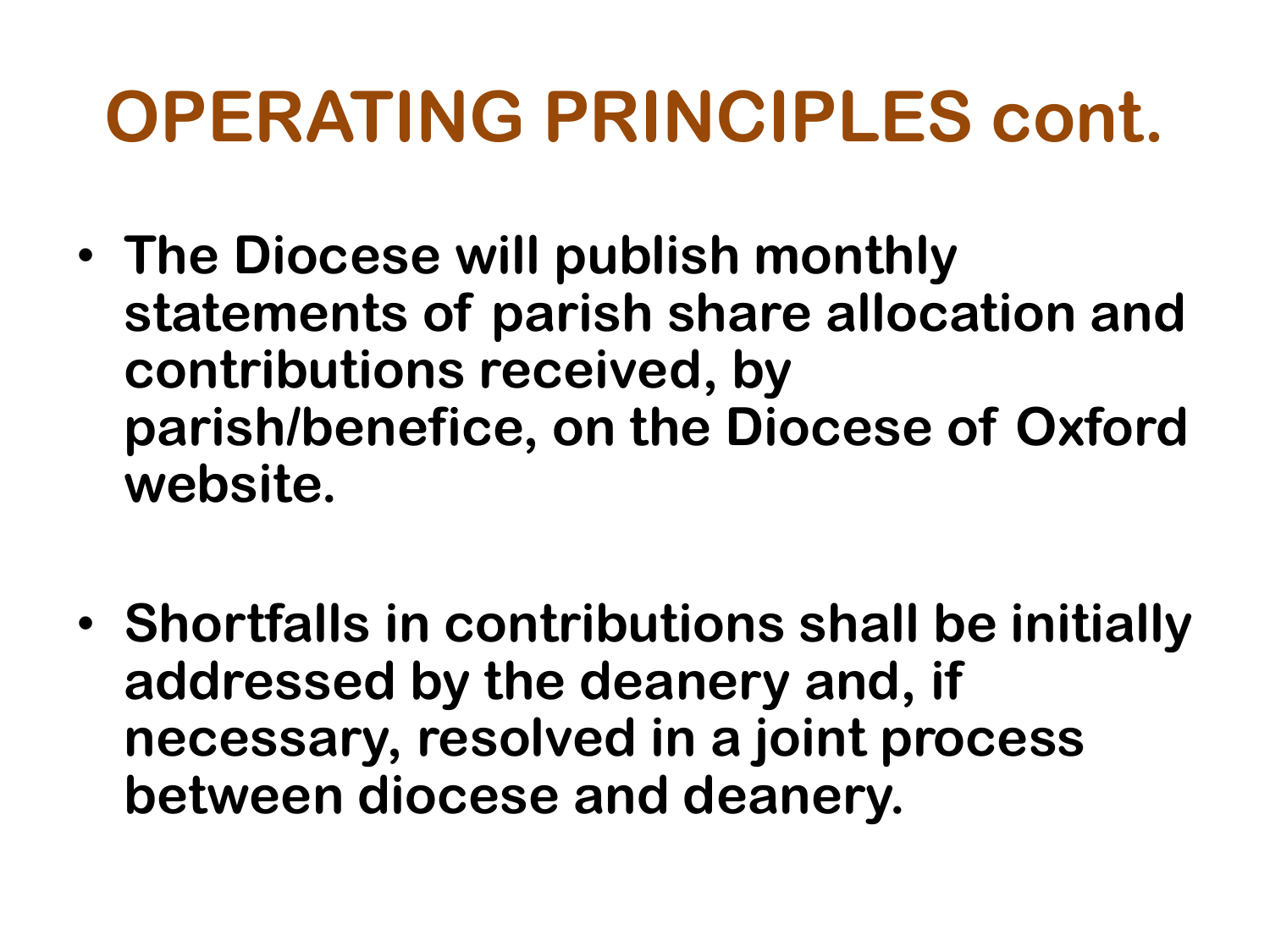#### **Changes proposed -**

# **- To formula for allocation**

# **- To administration of Parish Share**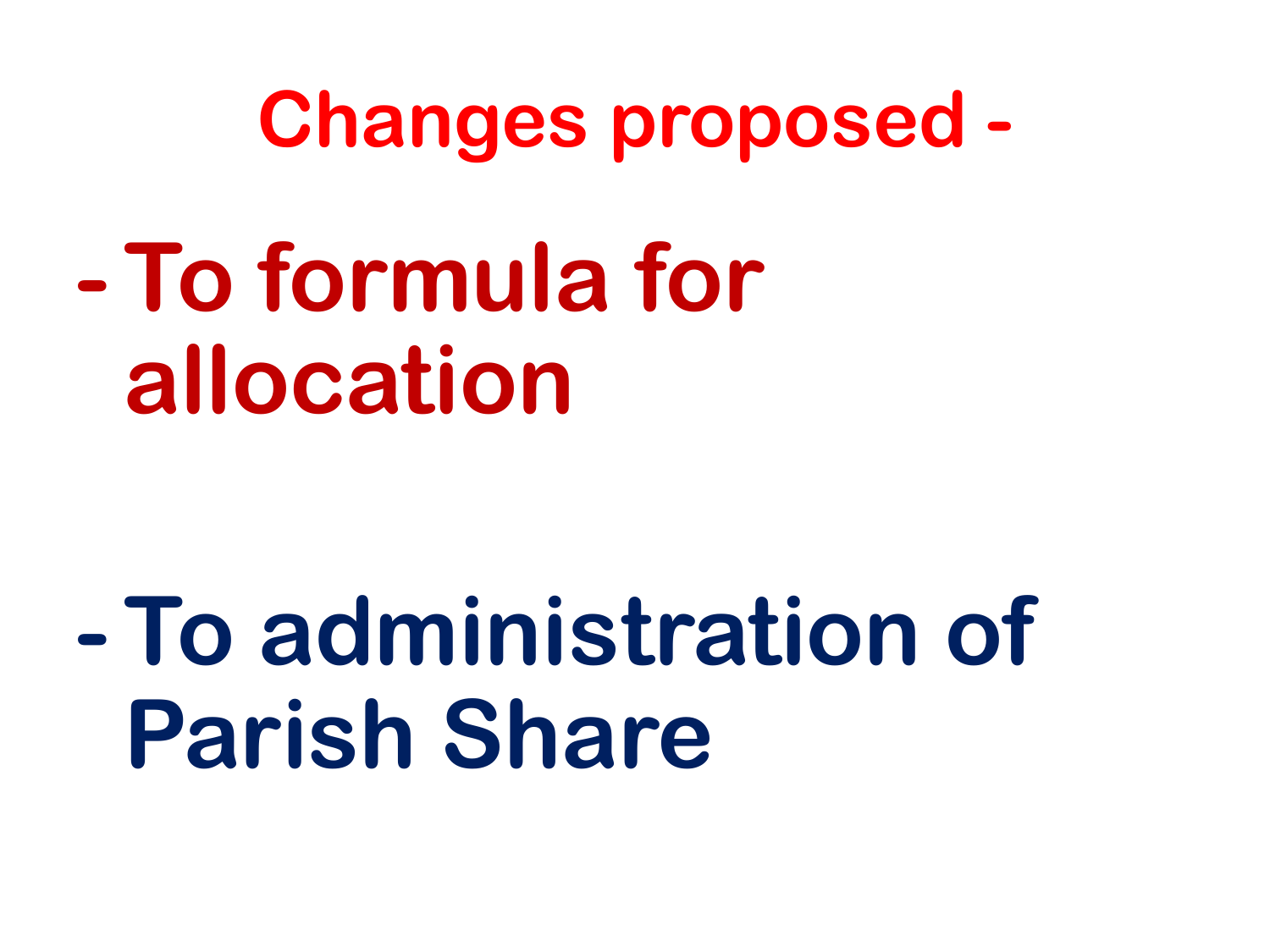#### **Formula**

• **MINISTRY COSTS – no change to allocation methodology** 

• **Savings budgeted for vacancies to be deducted from ministry costs, allocated over stipendiary FTEs**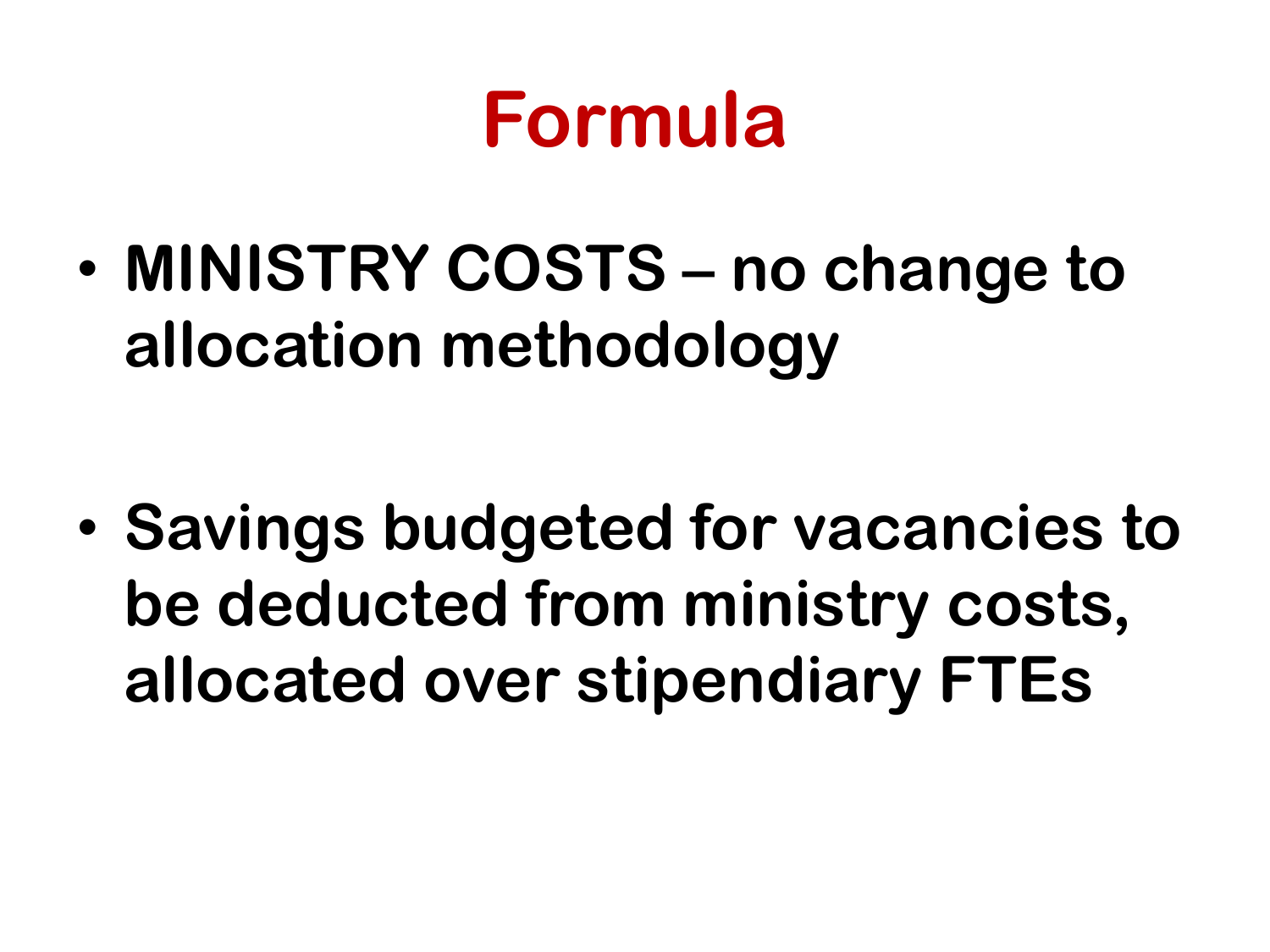- **TRAINING COSTS – considering a big change**
- **Allocating these costs over**
- **- Stipendiary (actual FTE)**
- **- House for Duty (0.4 FTE)**
- **- Locally Supported (actual FTE)**
- **- Self-Supporting Ministers (0.4 FTE)**
- **- Licensed Lay Ministers (0.05 FTE**)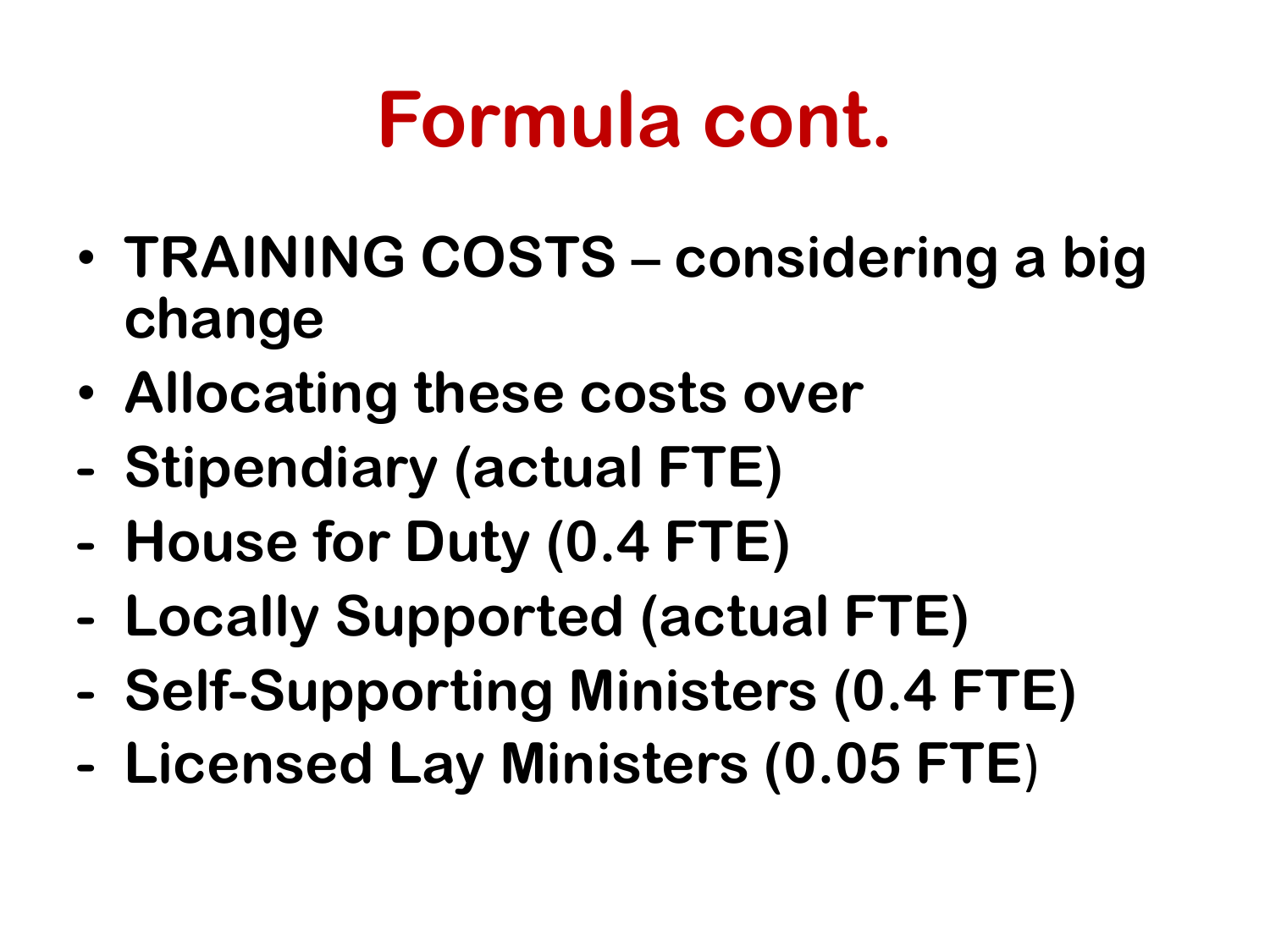- **SUPPORT COSTS – allocated on ability to pay, using**
- **- Electoral Roll – 4 year average**
- **- Average October Weekly Attendance – 4 year average**
- **- Index of Multiple Deprivation Income (IMD) at parish level**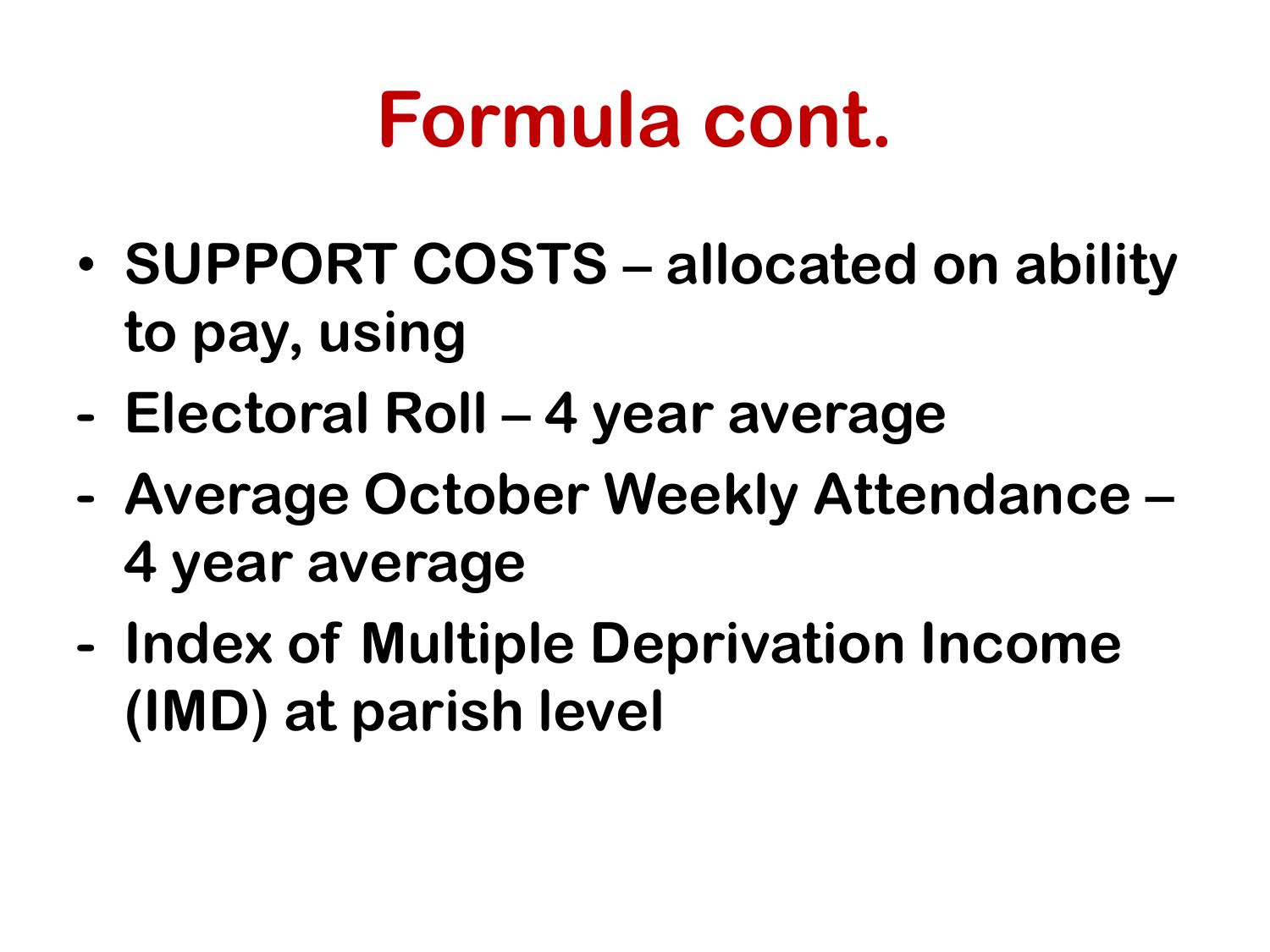• **PAROCHIAL FEES – change**

**- Reimburse the budgeted ODBF proportion of statutory parochial fees in accordance with ministry FTE (stipendiary and HfD)**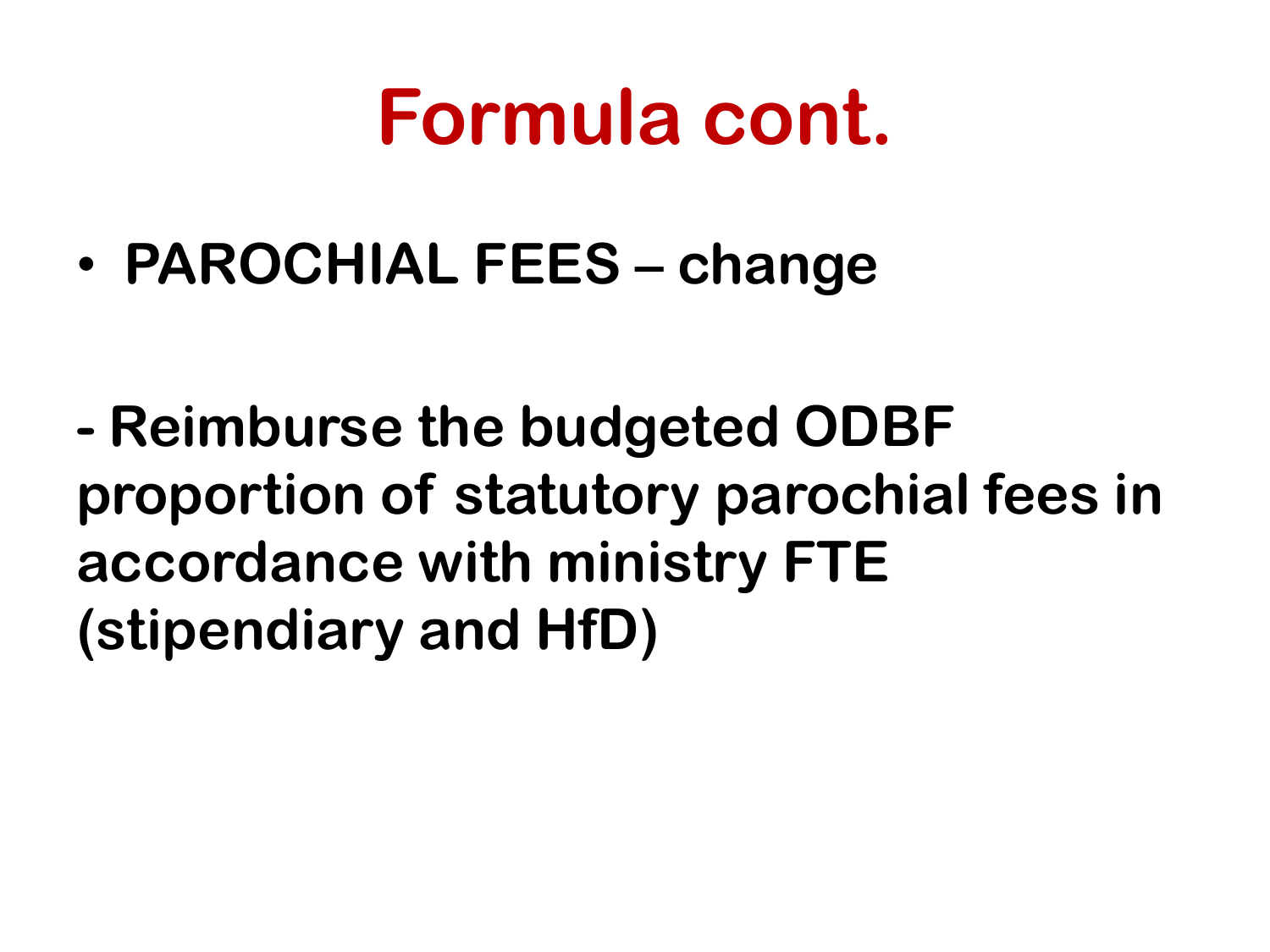• **COMMUNITY SUPPORT ALLOWANCE**

**- Using some of Glebe investment income, a single allowance with three (four?) elements will be targeted at deaneries with particularly deprived (identified from high IMD) and particularly rural (low ministry cover, church buildings needing support) parishes/benefices**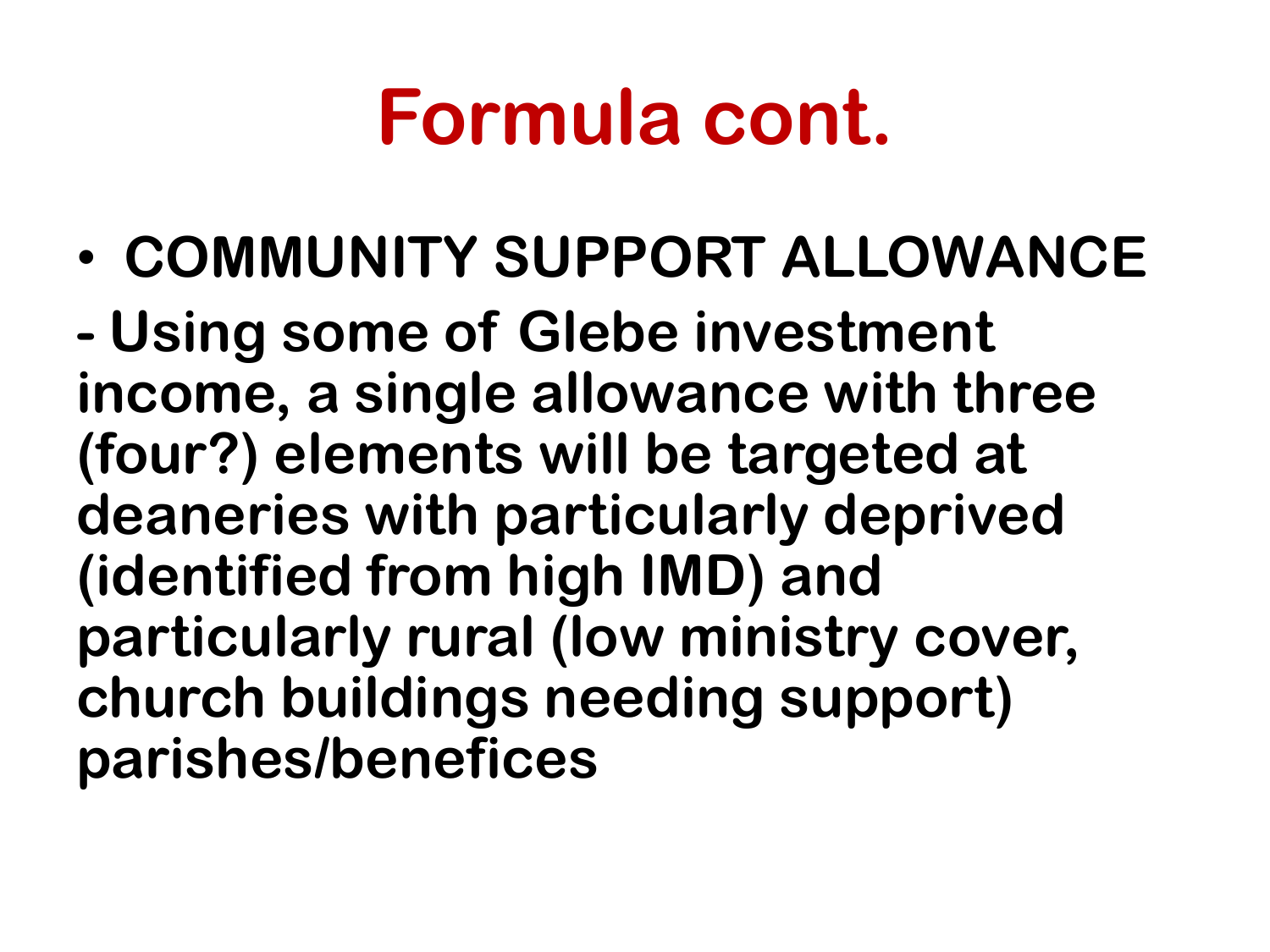#### **Administration**

• **DISCOUNT**

**- The discount for paying Parish Share by Direct Debit, or in full in advance by 31 January, to remain unchanged**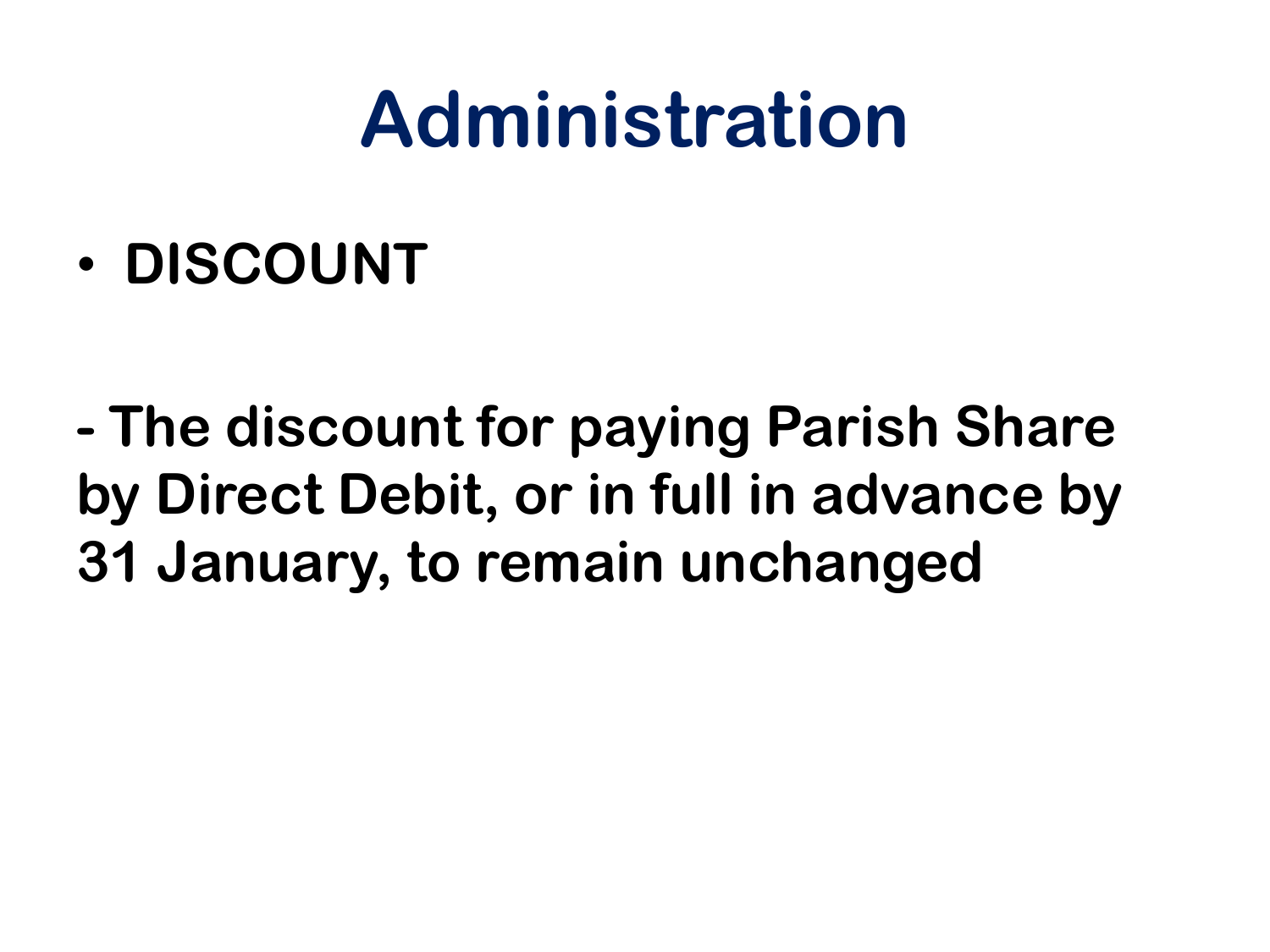• **SUPPORT FOR PARISHES IN VACANCY**

- **- Proposed to reduce Parish Share by 10% for each month in vacancy**
- **- (this is an expensive proposal)**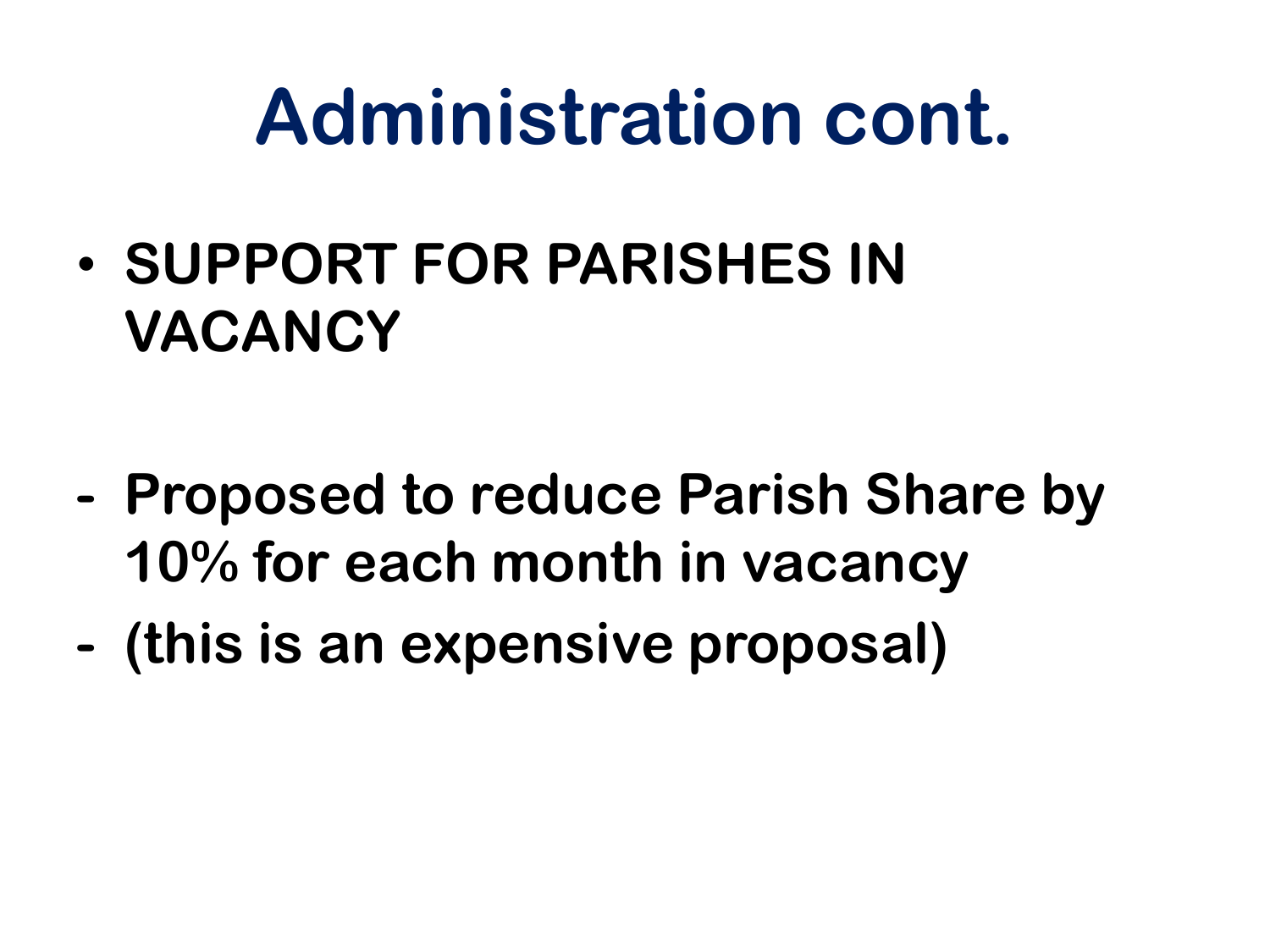- **DEANERY REBATES**
- **- 1% if 20% of Parish Share received by 31 March and 50% by 30 June in year**
- **- Additional 1% if Deanery pays 100% by 31 December in year**
- **- Additional 0.5% paid to Deanery of parish/benefice which pays 100% of allocation**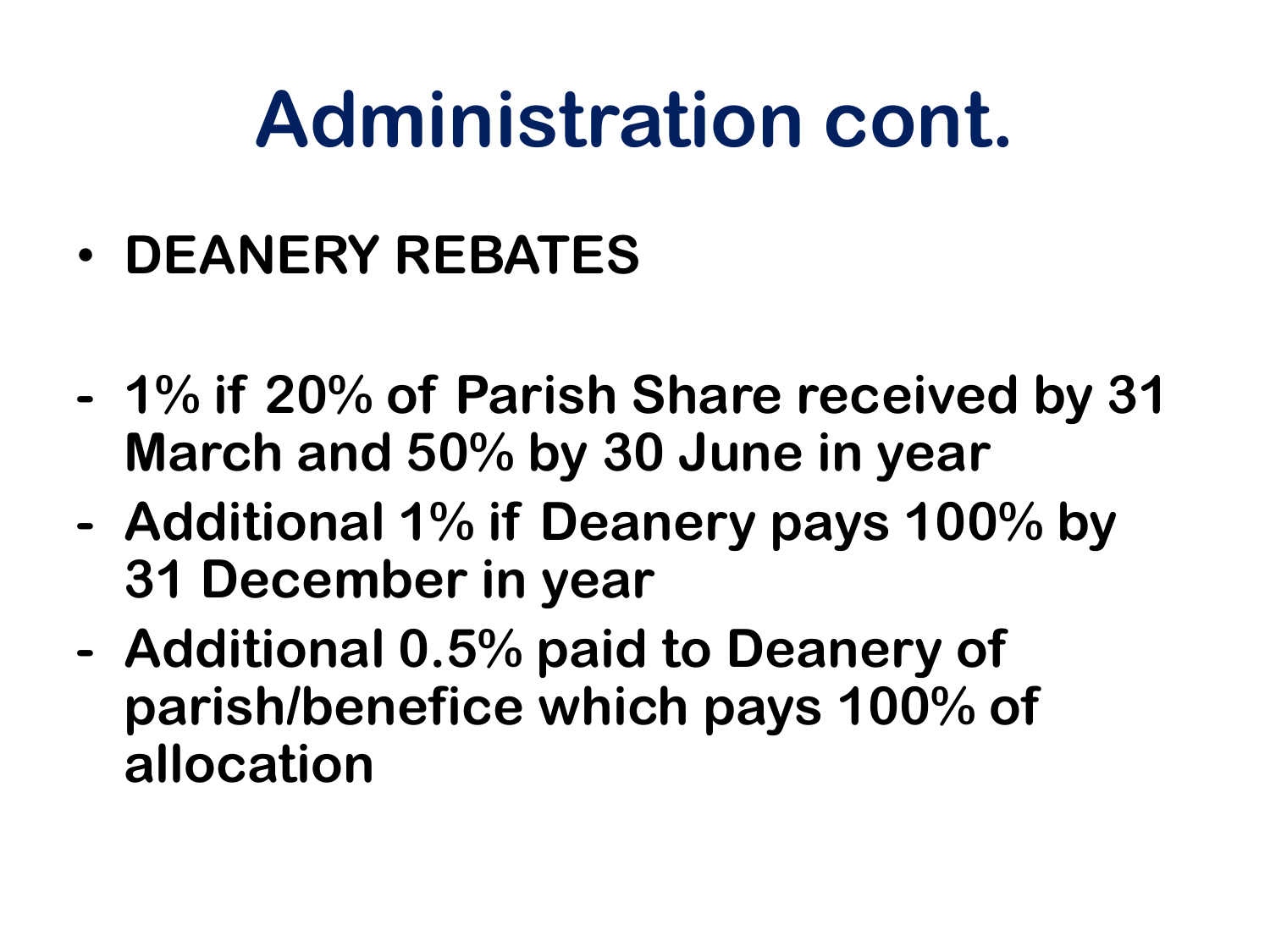• **FULL ALLOCATION**

**- Deaneries expected to allocate all of the Parish Share allocated to them by Diocese to parishes/benefices or themselves, if they have the funds to pay**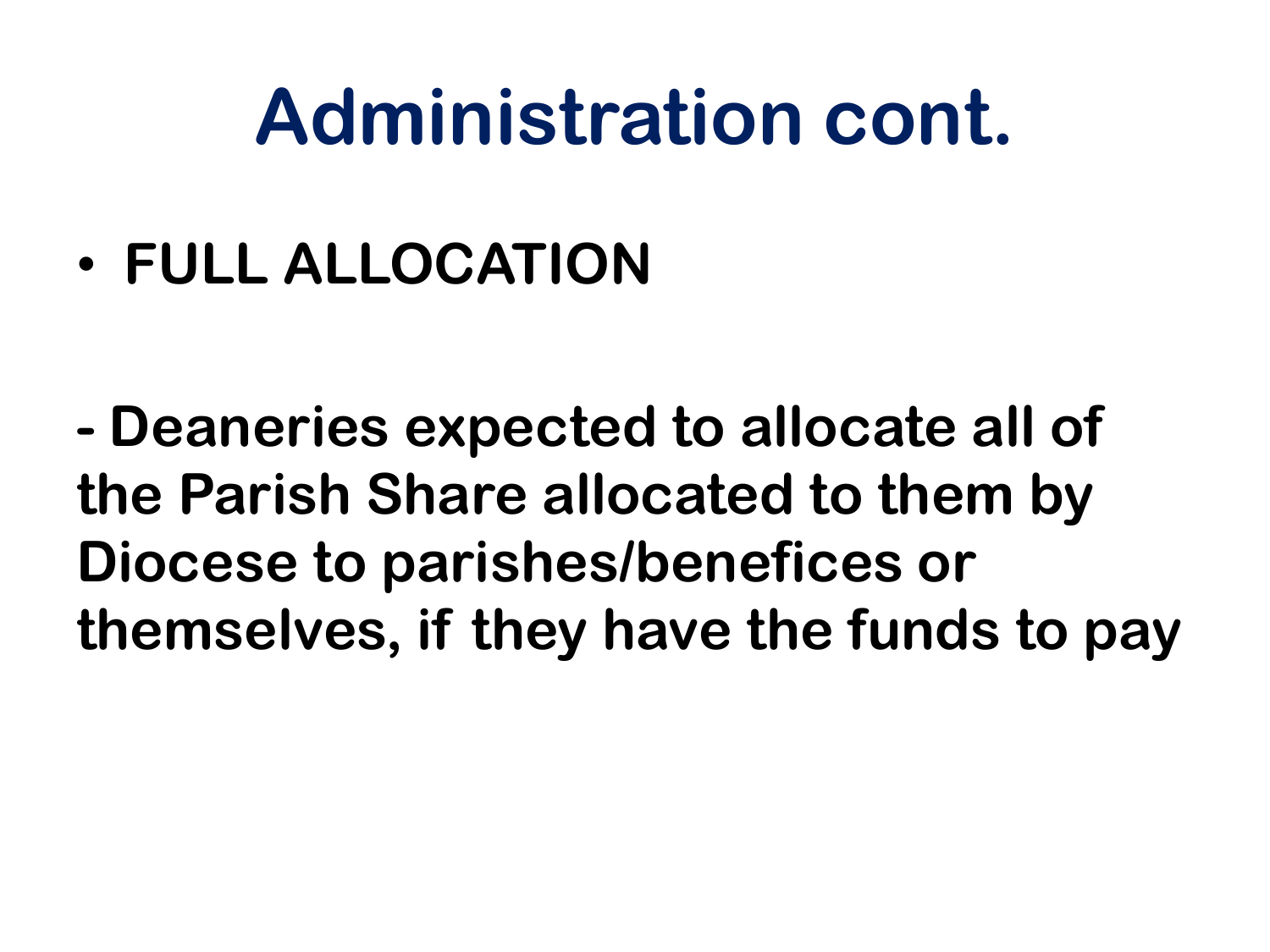• **UNPAID SHARE NOT WRITTEN OFF**

**- Unpaid Parish Share balances at the end of a year will be carried forward for three years, and parishes/benefices encouraged to make additional payments to clear the balances**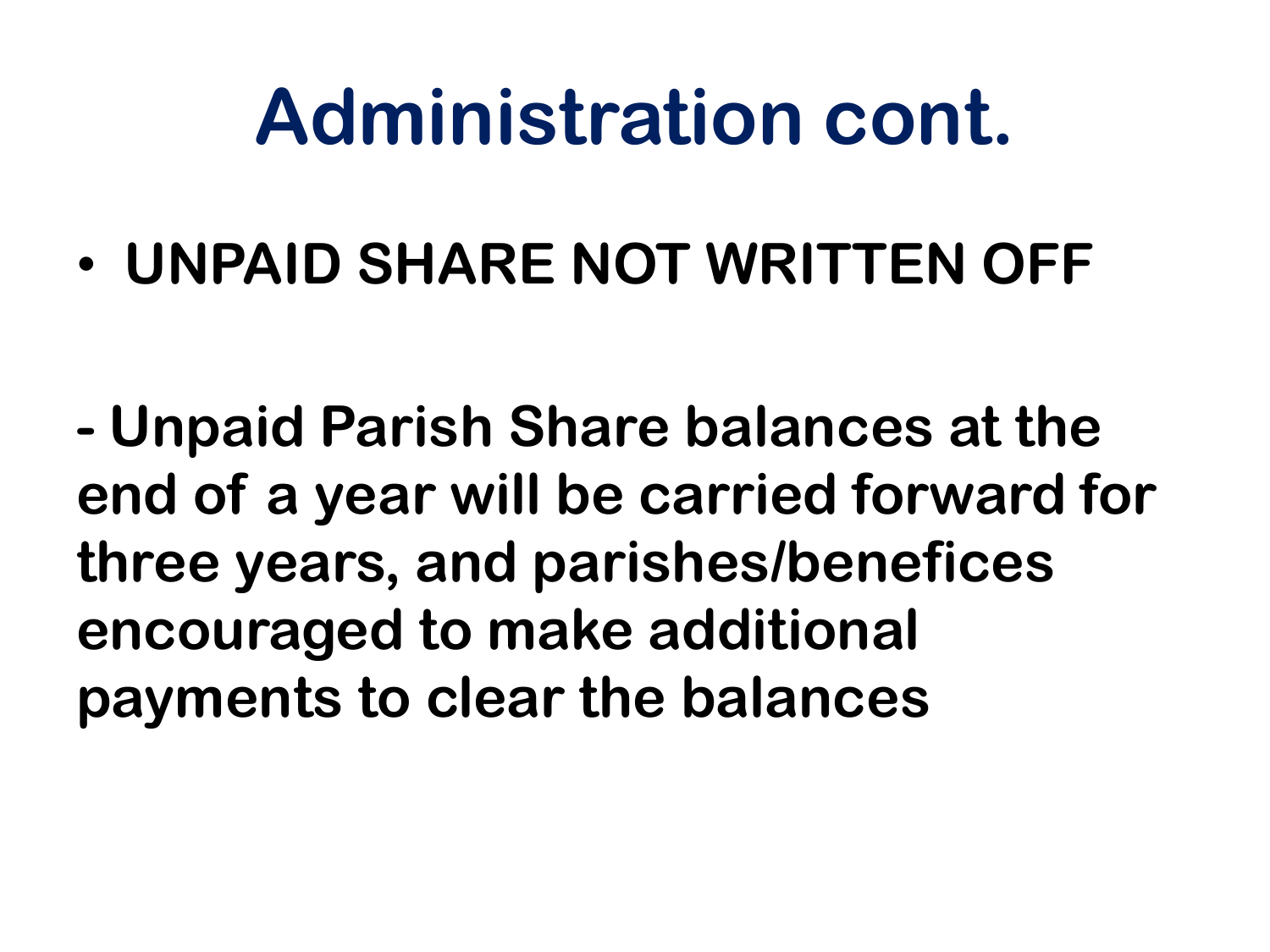- **APPEALS PROCESS**
- **- There will be an updated process for appeals from parishes about their allocation of Parish Share**
- **- Given the allocation to Deaneries will be by formula, it is not anticipated Deaneries will appeal unless an error is discovered (promptly please!)**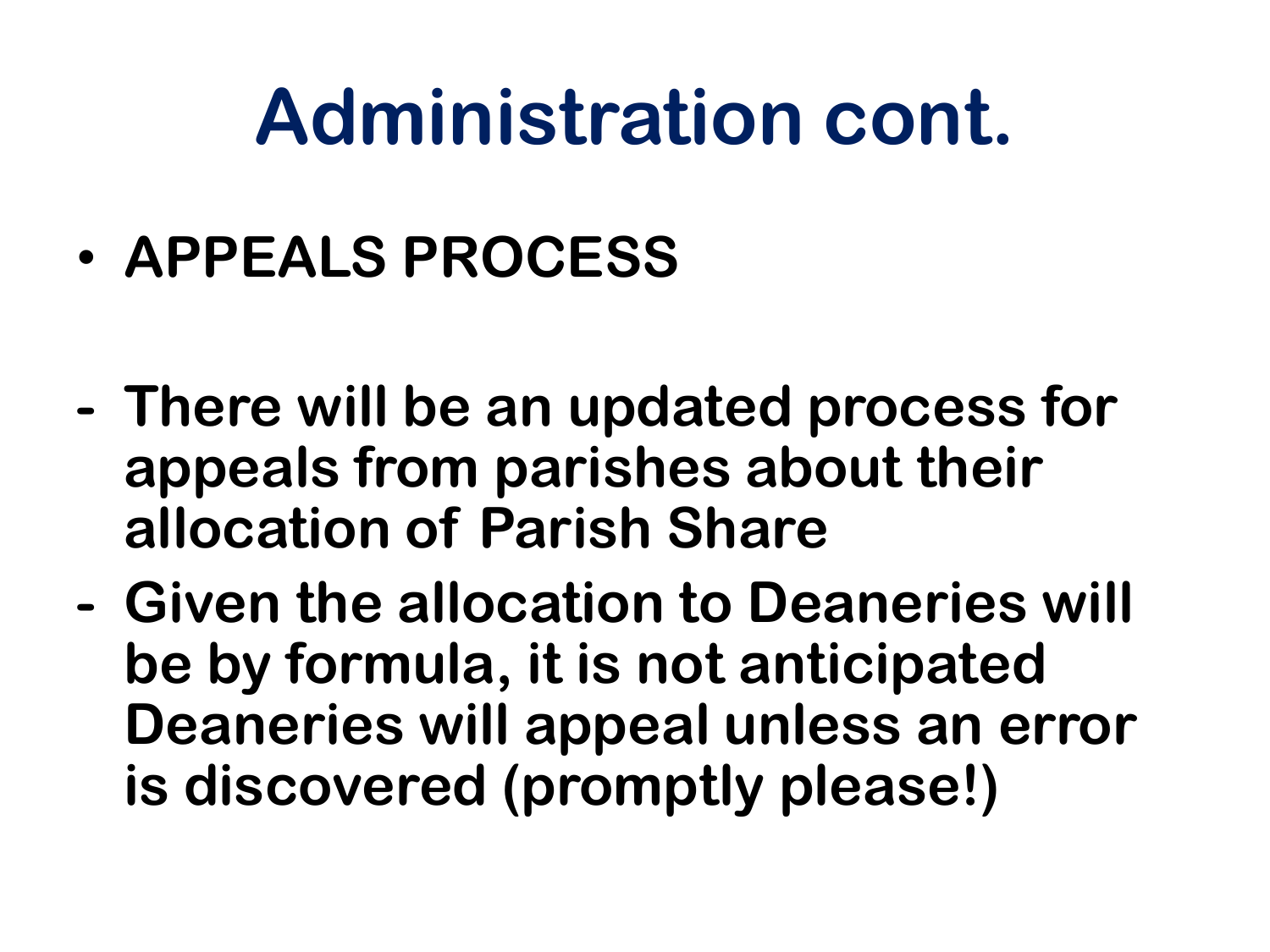• **SUPPORT**

**- Where a parish/benefice or deanery consistently struggles to pay allocated Parish Share, the Diocesan finance team will work with them to establish a 1 – 5 year financial plan**